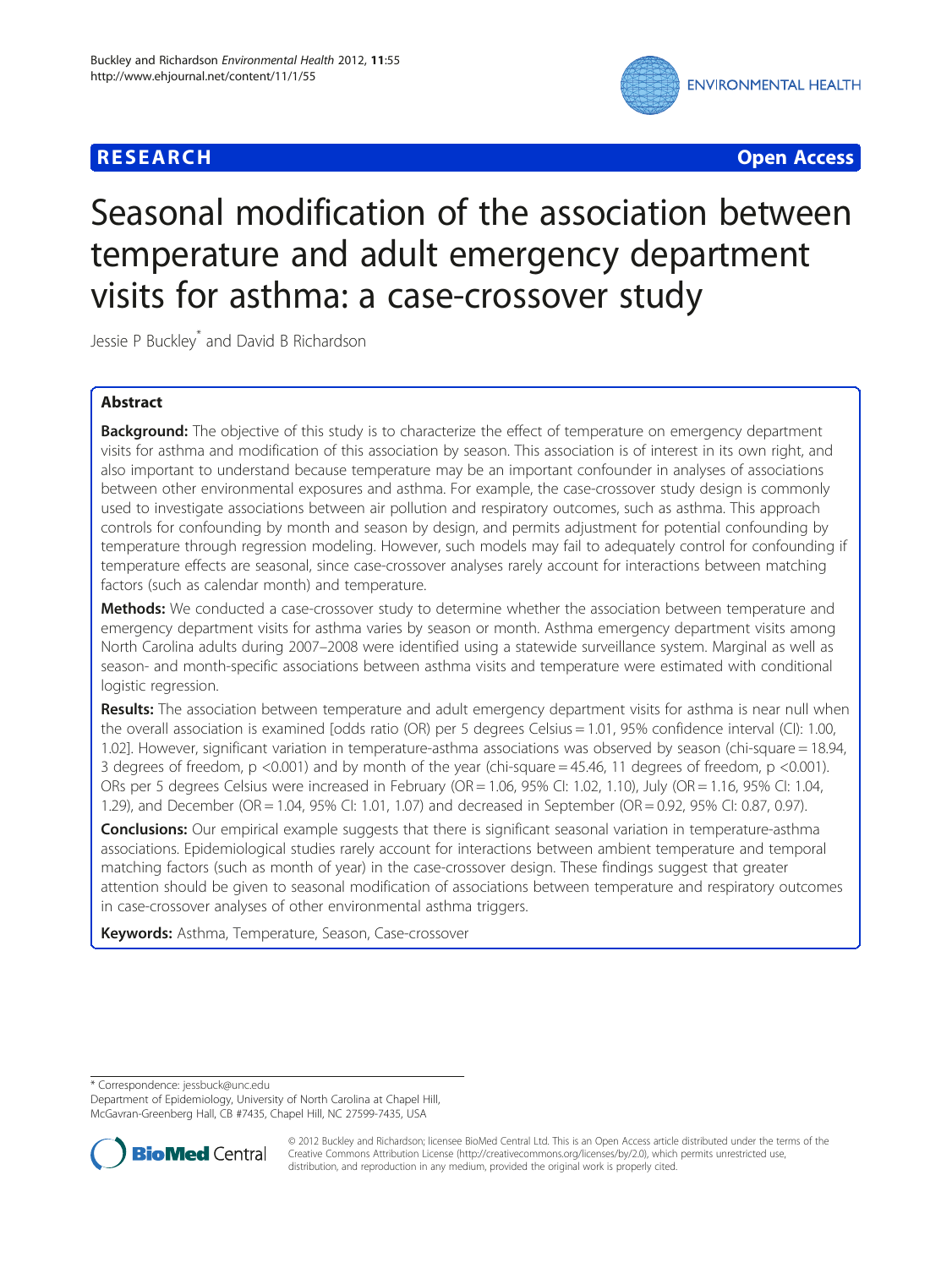# <span id="page-1-0"></span>Background

Ambient temperature is a potential confounding factor in many studies of the health effects of environmental exposures, such as air pollution. Time-series and casecrossover designs have become widely used in epidemiological studies of environmental triggers of respiratory health outcomes, such as asthma. The case-crossover study design with time-stratified sampling is appealing since it affords control for confounding by day of week, month, and season of year by design [\[1,2](#page-4-0)]. Control of time-varying confounders, such as daily variation in ambient temperature, may be achieved through regression modeling. Some studies have modeled temperature effects using simple linear, or linear-quadratic functions of temperature [\[3](#page-4-0),[4](#page-4-0)]; others have approached modeling of temperature as a nuisance factor by using more flexible spline functions and incorporation of latency periods [[5,6\]](#page-4-0). However, such models may fail to adequately control for confounding by temperature if the effects of temperature on respiratory outcomes operate through seasonal pathways.

Asthma exacerbation is an outcome for which seasonal variation in temperature effects may be particularly important. The total effect of temperature on asthma exacerbations includes both direct effects and indirect effects. Figure 1 is a simplified directed acyclic graph illustrating associations between temperature and asthma exacerbations. As indicated by the directed edge between temperature and asthma exacerbations, temperature may have direct effects on inflammation pathways or airway hyper-responsiveness causing asthma exacerbations. In addition, temperature may have indirect effects on asthma exacerbation that operate through other asthma triggers (e.g. viral infections, pollen, air pollution, mold, house dust mites, cockroaches, heating and air conditioning use, time spent outdoors, and activity levels). These indirect effects are represented in the causal graph by the directed edge between temperature and asthma triggers, and between asthma triggers and asthma exacerbations. In the current paper we focus on estimation of the total effect of temperature on asthma exacerbation, which includes both the direct and indirect pathways. As indicated in Figure 1, our proposed causal



structure implies that adjustment for asthma triggers such as air pollution is not appropriate in this analysis since air pollutants are affected by temperature. Consequently, air pollution is a causal intermediate and part of the total effect of temperature on asthma, not a confounder.

The association between temperature and asthma exacerbations is of interest in its own right, and also important to understand because temperature may be an important confounder in analyses of associations between other asthma triggers and asthma (Figure 1). For example, the case-crossover study design is commonly used to investigate associations between air pollution and respiratory outcomes, such as asthma. This approach controls for confounding by month and season by design, and permits adjustment for potential confounding by temperature through regression modeling. However, if there are seasonal differences in either direct or indirect effects of temperature on asthma, failure to account for this heterogeneity may result in poor control for confounding in studies of air pollution and other environmental risk factors. To-date, epidemiological studies have rarely accounted for interactions between temporal matching factors (such as month of year) in the case-crossover design and this potential confounder, ambient temperature.

In this paper we use empirical data for emergency department visits for asthma among North Carolina adults to characterize the total effect of temperature on emergency department visits for asthma and modification of this association by season. Using these data, we illustrate the importance of considering variation in temperaturerespiratory health outcome associations by season of year and by finer stratification into month of year.

# Methods

#### Study population

The study population was defined as all residents of North Carolina greater than 18 years of age during the period 1/1/2007-12/31/2008. North Carolina emergency departments are mandated to submit select data elements to the North Carolina Disease Event Tracking and Epidemiologic Collection Tool (NC DETECT) for public health purposes. We used NC DETECT to ascertain the age, sex, county of residence, and date of emergency department visits with a primary diagnosis of asthma (ICD-9-CM code: 493.xx).

#### Temperature data

Temperature data obtained from the State Climate Office of North Carolina were collected from two sources: first order stations and cooperative observation stations. First order stations are automated, have quality control procedures, and collect hourly data on ambient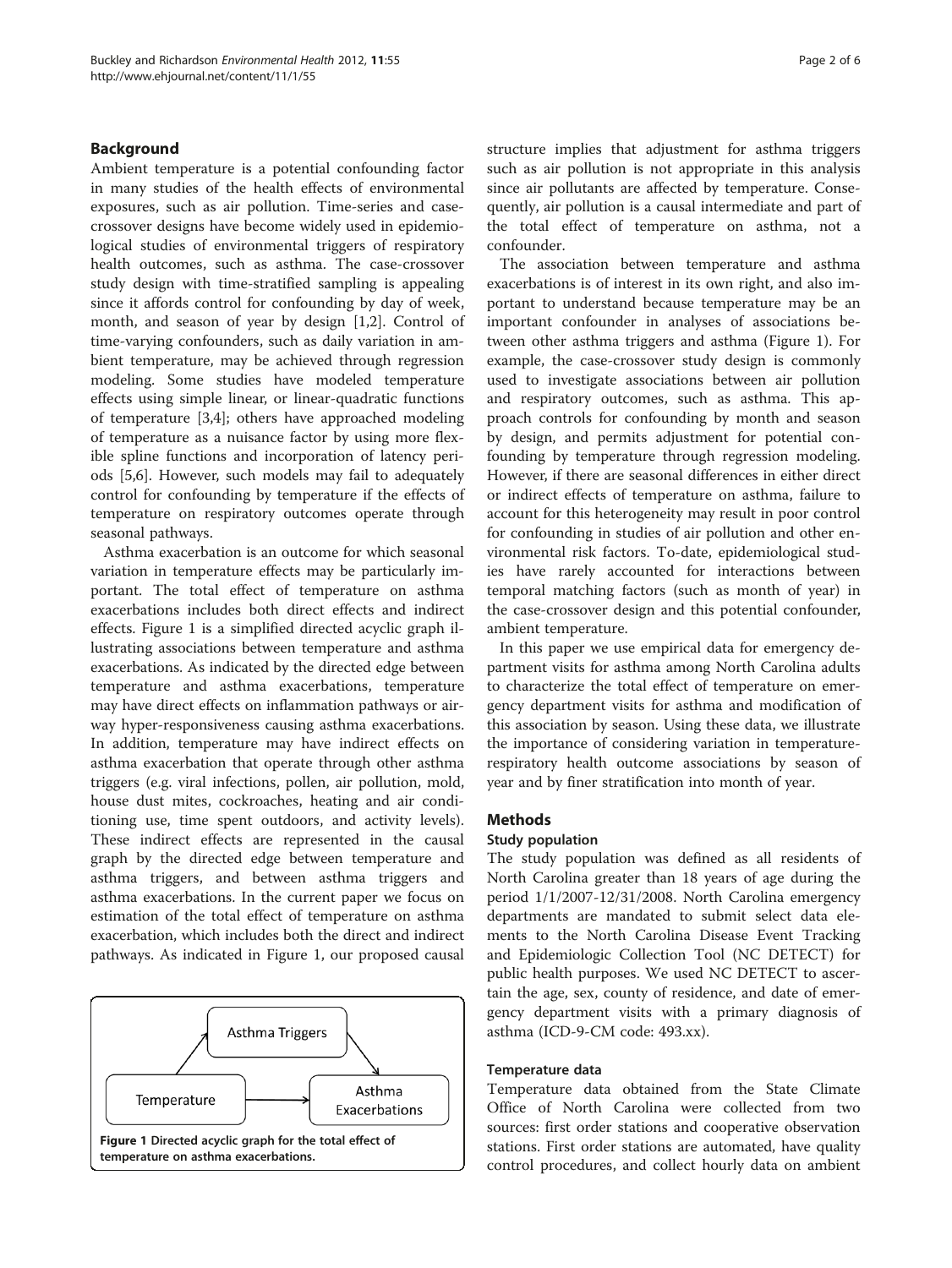temperature. Cooperative observation station data are gathered by trained volunteers who record daily minimum and maximum temperatures. Daily ambient temperatures for each station were calculated as the mean of the hourly observations (first order stations) or the average of the minimum and maximum recorded value (cooperative observation stations). Two stations were excluded due to missing or implausible values. For counties with more than one weather station  $(N = 35)$ , values were averaged over all stations to obtain the daily average temperature for that county. Ambient temperatures were available for 94 of the 100 counties in North Carolina.

# Study design and data analysis

The total effect of temperature on asthma emergency department visits was assessed using a case-crossover study design. Cases were matched to themselves and daily temperature on the day of the event was compared to exposure on control days. This design adjusts for timefixed confounders by matching within person. Using a time-stratified bidirectional approach for referent selection, control days were defined as all days in the same calendar month as the asthma visit, matched on day of the week (3 to 4 control periods per case). This control period selection approach adjusts for confounding by day of the week, month of the year, and season by matching. It also reduces long-term trends in other time varying confounders by restricting case to control period contrasts to the one month referent window [\[1](#page-4-0),[7\]](#page-4-0). Variation in asthma triggers during the one month referent window is more likely due to an effect of temperature than vice versa, since most asthma triggers do not affect temperature on this time scale (Figure [1](#page-1-0)). For example, temperature affects the release of pollen into the environment, which in turn affects asthma exacerbation (pollen does not affect temperature). This causal structure holds for many unmeasured environmental causes of asthma emergency department visits. Thus, the total effect of temperature includes pathways through other asthma triggers and adjustment for these variables is inappropriate.

Case periods were assigned the average temperature of their county of residence on the day of the emergency department visit and control periods were assigned the temperature on the matched control days. Lagged exposure variables were constructed to represent the temperatures on each of the 6 days prior to the event (lags 1–6). Cases that occurred on days with missing ambient temperature  $(N = 2,973)$  did not differ from the total case group in the distribution of measured covariates.

Odds ratios (OR) and 95% confidence intervals (CI) for associations between temperature and asthma emergency department visits were estimated using conditional logistic

regression (SAS Version 9.2, Cary, North Carolina). Nonlinearity was evaluated by entering higher order polynomial terms for temperature in the model and conducting likelihood ratio tests. Odds ratio modification was assessed via likelihood ratio tests comparing models with and without an interaction term between temperature and a nominal variable for season or month. Seasons were defined using the following three month periods: winter (December – February), spring (March – May), summer (June – August), and fall (September – November). The goodness of model fit was compared for lagged exposures (lags 1–6) to identify the lag assumption that maximized the log likelihood. Analyses were adjusted for a binary indicator of North Carolina state holidays since they are timevarying but were not matched on.

This study utilized deidentified data and was therefore exempt from Institutional Review Board review.

### Results

Characteristics of the 53,156 emergency department visits for asthma during the study period are reported in Table 1. The number of asthma visits peaked in February

Table 1 Characteristics of adult emergency department visits for asthma in North Carolina, 2007-2008

| Characteristic |           | <b>Number of Visits</b> | $\%$ |
|----------------|-----------|-------------------------|------|
| Age (years)    | 19-24     | 8,295                   | 15.6 |
|                | 25-44     | 23,849                  | 44.9 |
|                | 45-64     | 15,332                  | 28.8 |
|                | $\geq 65$ | 5,680                   | 10.7 |
| Sex            | Female    | 35,397                  | 66.6 |
|                | Male      | 17,756                  | 33.4 |
|                | Missing   | 3                       | 0.0  |
| Holiday        | Yes       | 1,549                   | 2.9  |
|                | <b>No</b> | 51,607                  | 97.1 |
| Year           | 2007      | 26,406                  | 49.7 |
|                | 2008      | 26,750                  | 50.3 |
| Month          | January   | 4,527                   | 8.5  |
|                | February  | 4,864                   | 9.2  |
|                | March     | 4,476                   | 8.4  |
|                | April     | 4,523                   | 8.5  |
|                | May       | 4,592                   | 8.6  |
|                | June      | 3,997                   | 7.5  |
|                | July      | 3,675                   | 6.9  |
|                | August    | 4,087                   | 7.7  |
|                | September | 4,650                   | 8.8  |
|                | October   | 4,662                   | 8.8  |
|                | November  | 4,550                   | 8.6  |
|                | December  | 4,553                   | 8.6  |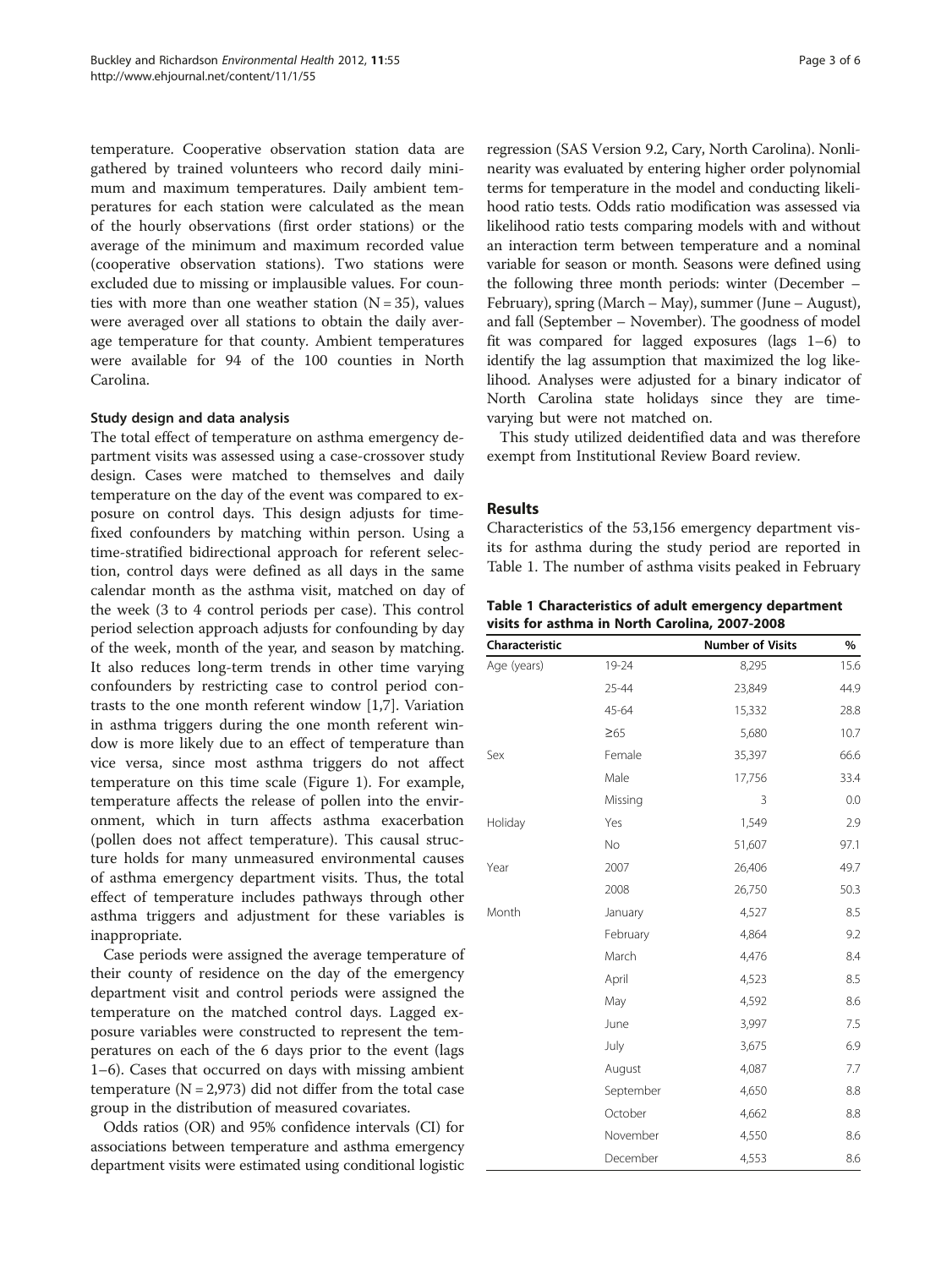Table 2 Odds ratios for adult emergency department visits for asthma per 5°C by season

|         | <b>Mean Daily</b><br><b>Average Ambient</b><br>Temperature (°C) | Odds Ratio <sup>a</sup><br>(95% Confidence<br>Interval) | <b>Test for</b><br>heterogeneity<br>$(x^2, DF, p-value)$ |
|---------|-----------------------------------------------------------------|---------------------------------------------------------|----------------------------------------------------------|
| Overall | 15.9                                                            | 1.01 (1.00, 1.02)                                       |                                                          |
| Season  |                                                                 |                                                         | 18.94, 3, p<0.001                                        |
| Winter  | 6.9                                                             | 1.03 (1.01, 1.05)                                       |                                                          |
| Spring  | 15.3                                                            | 0.97(0.95, 0.99)                                        |                                                          |
| Summer  | 25.0                                                            | 1.04 (0.99, 1.09)                                       |                                                          |
| Fall    | 16.0                                                            | 1.01 (0.98, 1.03)                                       |                                                          |

<sup>a</sup>Odds ratio per 5°C increase in temperature adjusted for holidays, based on log-linear conditional logistic regression models fitted separately for each season.

and was lowest in July. Mean daily temperatures (°C) were coldest in January (mean 5.8, SD 6.1) and February (mean 6.4, SD 5.2) and warmest in July (mean 24.7, SD 2.4) and August (mean 25.7, SD 2.9).

We first estimated the marginal association. The OR for the association between asthma emergency department visits and each 5°C increase in temperature on the day of the visit (lag 0) was 1.01 (95% CI: 1.00, 1.02). Next, we assessed whether this association was modified by season by including product terms to allow the temperature (lag 0) association to vary by season (Table 2). There was strong evidence of variation in the estimated association by season (chi-square = 18.94, 3 degrees of freedom,  $p \leq 0.001$ ). Finer stratification by month of the year also suggested strong evidence of effect measure modification (chi-square = 45.46, 11 degrees of freedom, p <0.001) as illustrated in Figure 2. The magnitude and direction of association were similar at 0-, 1-, and 2-day lagged temperatures, with model goodness of fit slightly better at a 0-day lag for season and a 1-day lag for month (see Additional File 1).

The estimated association between temperature and asthma visits varied over the year, with positive linear



associations in the winter and summer and a negative association in the spring. A quadratic term for temperature was significant in the fall, with lower and higher temperatures associated with decreased odds of an asthma visit. This seasonal pattern was also evident in the month-specific analyses, which demonstrated notable variation by calendar month. The odds of an asthma emergency department visit per 5°C increase in temperature on the day of the event were significantly increased in February (OR = 1.06, 95% CI: 1.02, 1.10), July (OR = 1.16, 95% CI: 1.04, 1.29), and December (OR = 1.04, 95% CI: 1.01, 1.07) and decreased in September (OR per 5°C = 0.92, 95% CI: 0.87, 0.97).

# **Discussion**

The total effect of daily average temperature on emergency department visits for asthma in North Carolina exhibited heterogeneity by season or month; higher temperatures on the day of the event than on control days were associated with increased risk of emergency department visits during winter and summer months and decreased risk in the spring and September. This heterogeneity may be due to differences in absolute temperature over the year but likely also reflects seasonal variation in the prevalence of other asthma risk factors that interact with or mediate the effect of temperature on exacerbation. Many time-varying risk factors for asthma are affected by temperature, including viral infections, pollen, air pollution, mold, house dust mites, cockroaches, heating and air conditioning use, time spent outdoors, and activity levels.

Most prior studies of the association between temperature and emergency department or hospital visits for asthma have reported inverse associations [[8](#page-4-0)[-15](#page-5-0)], although null [\[16](#page-5-0)-[19\]](#page-5-0) or positive [\[20\]](#page-5-0) relations have also been described. Few assessments of the association between temperature and asthma exacerbations have considered effect modification by season. A case-crossover study of temperature and childhood asthma emergency department visits in Ottawa, Canada examined 6-hour changes in ambient temperature or relative humidity and reported no seasonal modification [\[21](#page-5-0)]. A study in Oulu, Finland reported that the direction of the correlation between daily emergency department visits for asthma and ambient temperature was opposite in the summer and winter, though neither variable was significantly correlated with asthma visits [\[15](#page-5-0)]. Temperature modified the association between elemental carbon and pediatric emergency department visits for asthma in Saint Louis, Missouri, increasing risk in the summer and fall and decreasing risk in the spring [\[22](#page-5-0)]. Because temperature affects many asthma risk factors that vary in prevalence and seasonality by region, patterns of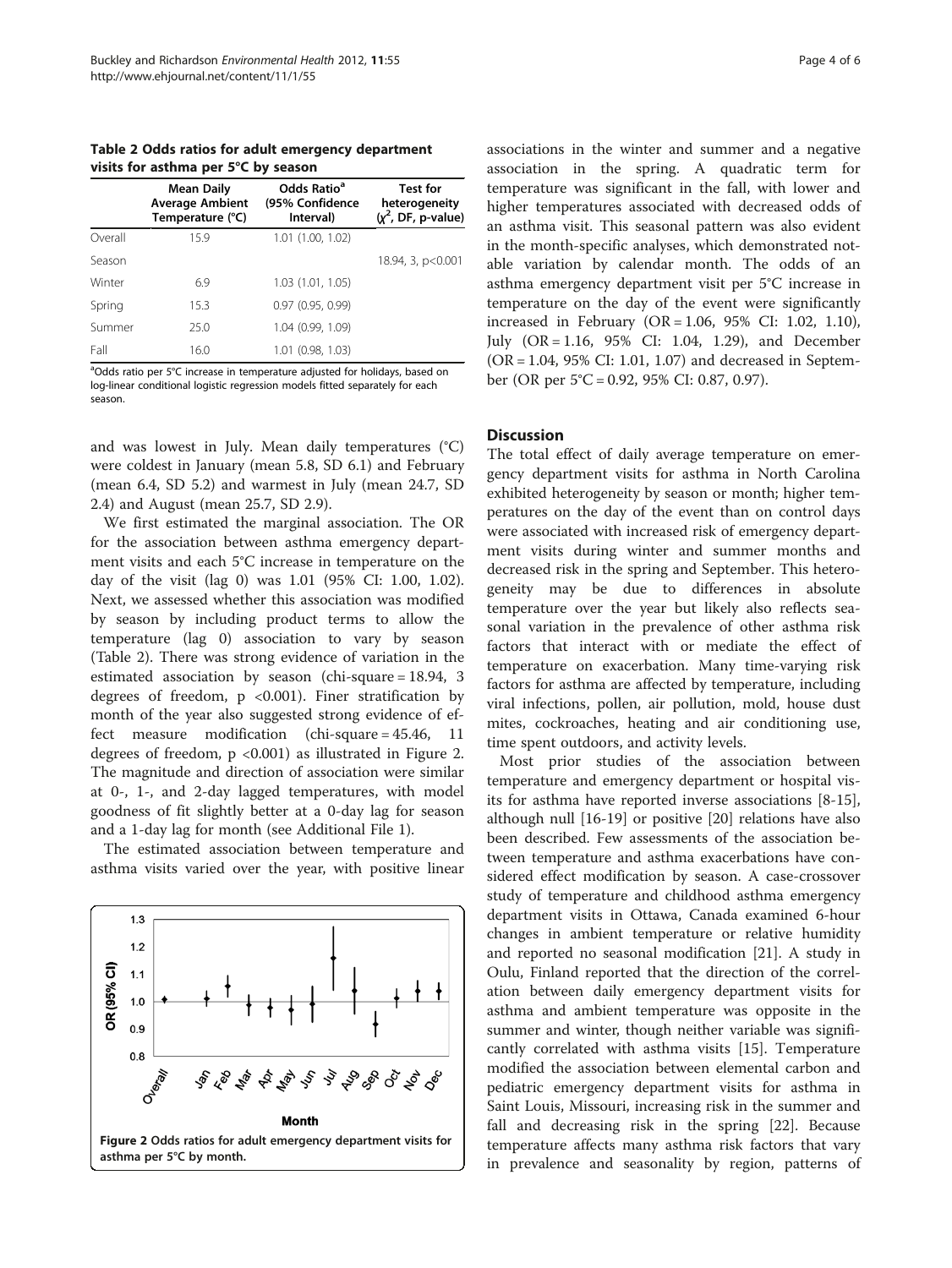<span id="page-4-0"></span>association between temperature and asthma are also expected to differ geographically.

Time-varying factors other than temperature were not ascertained. Case-crossover studies suffer from confounding when the baseline risk of the outcome is not constant within the referent window [\[23](#page-5-0)]. The time-stratified, bidirectional approach to control period sampling within a one-month referent window constrains variation in potential time-varying confounders but does not eliminate it. While long-term trends are controlled by matching within the referent window, it is possible that short-term trends in other asthma triggers could have biased the observed associations between temperature and asthma visits. However, because many time-varying risk factors for asthma are intermediates on the causal pathway (e.g., aeroallergens, air pollution, activity patterns), associations estimated in this study represent the total effect of temperature on asthma risk. Estimating the direct effect of temperature on asthma emergency department visits is not the objective of this analysis and would require statistical adjustment for each of these intermediate variables, which can result in over-adjustment bias and is inappropriate if the mediator is an effect measure modifier [\[24,25\]](#page-5-0). The results of this analysis may be biased, however, if there are time-varying factors associated with asthma risk that are not affected by temperature but have a common cause (e.g., ozone levels and temperature are both affected by sunlight and both affect asthma risk).

# Conclusions

In the current study we illustrate seasonal differences in the direction of association with the purpose of emphasizing that averaging over the entire calendar year may not appropriately represent the complexity of the effect of temperature on risk of asthma exacerbation. Seasonal or monthly variation in the association between temperature and asthma may be due to a direct effect of temperature, which varies over the year as a function of absolute temperature, or to indirect effects of temperature on other asthma risk factors that vary seasonally and interact with or mediate the effect of temperature on exacerbation. These environmental and behavioral asthma triggers are often difficult to measure (e.g., viral infections, indoor air pollution, time spent outdoors), particularly in studies using monitoring data to assign exposures.

Therefore, to avoid residual confounding, casecrossover studies of environmental exposures should consider modification of temperature-asthma associations by temporal matching factors such as month or season. Accounting for this heterogeneity is particularly important when estimating small effect sizes typical of environmental epidemiology studies.

# Additional file

[Additional file 1:](http://www.biomedcentral.com/content/supplementary/1476-069X-11-55-S1.xls) Mean daily average ambient temperature and odds ratios for adult emergency department visits for asthma per 5°C by season, month, and lag in North Carolina, 2007–2008. This table provides additional estimates of association between adult emergency department visits for asthma and temperature by season, month, and lag.

#### Abbreviations

C: Celsius; CI: Confidence interval; NC DETECT: North Carolina Disease Event Tracking and Epidemiologic Collection Tool; OR: Odds ratio.

#### Competing interests

The authors declare that they have no competing interests.

#### Authors' contributions

DR conceived of and designed the study, acquired data, and provided critical review of content. JB conducted data analysis, interpreted results, and drafted the manuscript. Both authors read and approved the final manuscript.

#### Acknowledgements

This project was supported by a Gillings Innovation Laboratory award from the UNC Gillings School of Global Public Health. Jessie Buckley was supported by a National Institute of Environmental Health Sciences training grant (T32 ES007018). Emergency department visit data were provided by The NC Public Health Data Group and NC DETECT. The NC Public Health Data Group and NC DETECT do not take responsibility for the scientific validity or accuracy of methodology, results, statistical analyses, or conclusions presented.

#### Received: 14 March 2012 Accepted: 17 July 2012 Published: 16 August 2012

#### References

- 1. Janes H, Sheppard L, Lumley T: Case-crossover analyses of air pollution exposure data: referent selection strategies and their implications for bias. Epidemiology 2005, 16:717–726.
- 2. Mittleman MA: Optimal referent selection strategies in case-crossover studies: a settled issue. Epidemiology 2005, 16:715–716.
- 3. D'Ippoliti D, Forastiere F, Ancona C, Agabiti N, Fusco D, Michelozzi P, Perucci CA: Air pollution and myocardial infarction in Rome: a case-crossover analysis. Epidemiology 2003, 14:528–535.
- 4. Smargiassi A, Kosatsky T, Hicks J, Plante C, Armstrong B, Villeneuve PJ, Goudreau S: Risk of asthmatic episodes in children exposed to sulfur dioxide stack emissions from a refinery point source in Montreal, Canada. Environ Health Perspect 2009, 117:653–659.
- Stafoggia M, Schwartz J, Forastiere F, Perucci CA, Group S: Does temperature modify the association between air pollution and mortality? A multicity case-crossover analysis in Italy. Am J Epidemiol 2008, 167:1476–1485.
- 6. Zanobetti A, Schwartz J: Air pollution and emergency admissions in Boston, MA. J Epidemiol Community Health 2006, 60:890–895.
- 7. Levy D, Lumley T, Sheppard L, Kaufman J, Checkoway H: Referent selection in case-crossover analyses of acute health effects of air pollution. Epidemiology 2001, 12:186–192.
- 8. Abe T, Tokuda Y, Ohde S, Ishimatsu S, Nakamura T, Birrer RB: The relationship of short-term air pollution and weather to ED visits for asthma in Japan. Am J Emerg Med 2009, 27:153–159.
- 9. Chen CH, Xirasagar S, Lin HC: Seasonality in adult asthma admissions, air pollutant levels, and climate: a population-based study. J Asthma 2006, 43:287–292.
- 10. Garty BZ, Kosman E, Ganor E, Berger V, Garty L, Wietzen T, Waisman Y, Mimouni M, Waisel Y: Emergency room visits of asthmatic children,